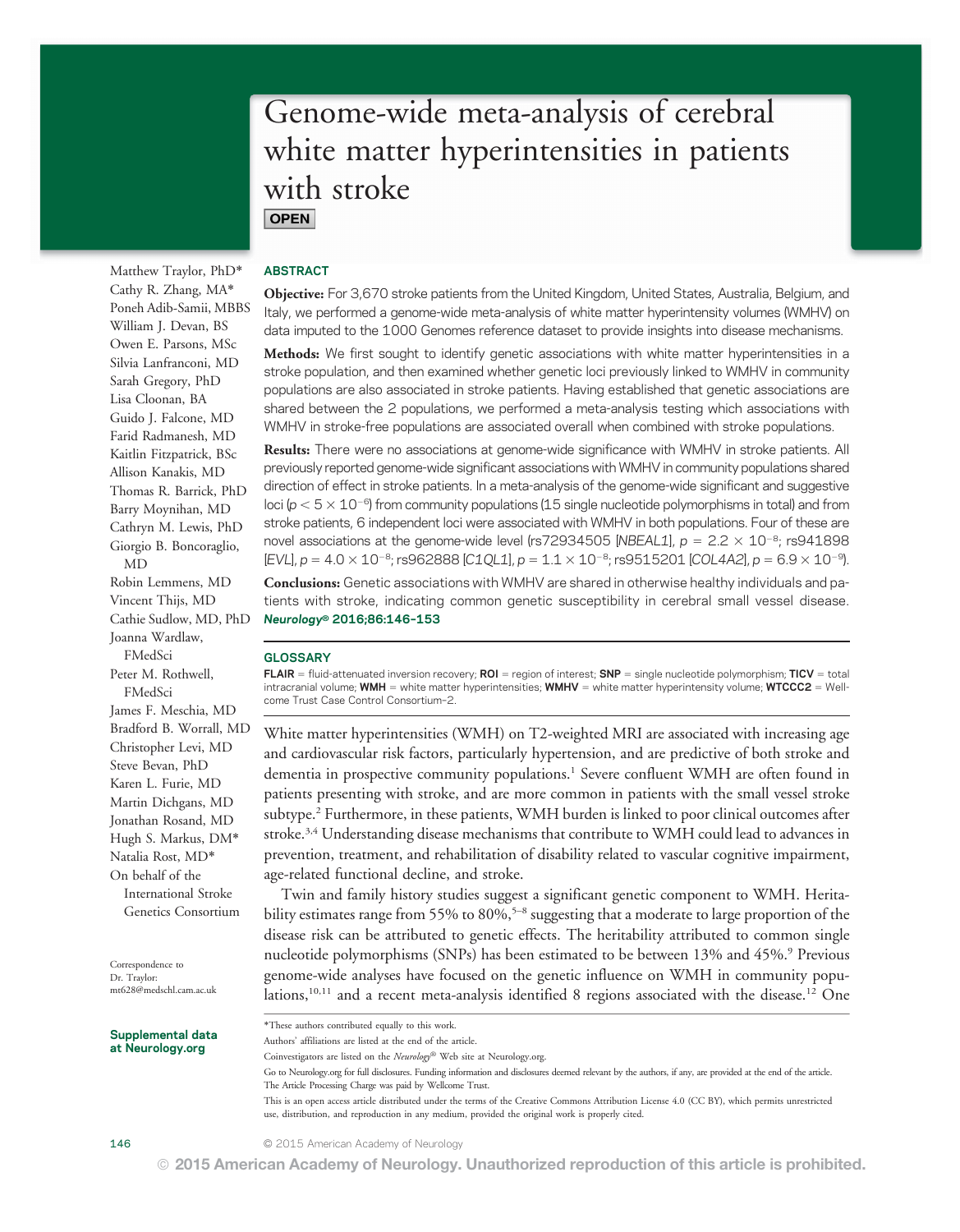might expect genetic risk factors for WMH in community populations to be similar to those that confer increased risk of WMH in stroke patients. However, the underlying pathology of WMH is heterogeneous, with small punctate lesions being associated with mixed causes, whereas more confluent areas often seen in stroke patients correspond primarily to small vessel disease.13 Therefore, it is unclear whether the lesions underlying WMH in the general population are pathologically distinct from the confluent lesions frequently observed in patients with stroke.

In this analysis, we investigated the role of the genetic contribution to WMH volumes (WMHV) in patients with ischemic stroke. We initially performed a genome-wide metaanalysis of WMHV in stroke patients with the aim of identifying novel associations. Second, we determined whether similar genetic factors contributed to WMHV in community populations and stroke patients. Finally, having established shared genetic factors in the 2 datasets, we performed a meta-analysis of the published associations from community populations with our dataset to identify genetic associations that are in common in the 2 populations.

METHODS Study populations. Ischemic stroke populations were enrolled through hospital-based studies between 1995 and 2013. Characteristics of the study populations are given in table 1; full details are given in the supplementary material on the Neurology® Web site at [Neurology.org](http://neurology.org/lookup/doi/10.1212/WNL.0000000000002263). Patients with cerebral autosomal dominant arteriopathy with subcortical infarcts and leukoencephalopathy or any other suspected monogenic cause of stroke, vasculitis, or any other nonischemic cause of WMH including demyelinating and mitochondrial disorders were excluded from analyses.

Standard protocol approvals, registrations, and patient consents. An institutional review board or regional review board approved the use of human subjects in each of the study populations. All patients gave informed consent.

Neuroimaging analysis. MRI scans were acquired as part of routine clinical practice for evaluation of ischemic stroke (table e-1). Fluid-attenuated inversion recovery (FLAIR) sequences were primarily used for WMH volumetric analysis; however, in their absence, T2-weighted sequences were used (Wellcome Trust Case Control Consortium–2 [WTCCC2], Oxford, and WTCCC2, Munich, only). In all scans, to avoid confounding by hyperintense signal due to acute stroke, WMHV was assessed quantitatively in the hemisphere contralateral to the acute infarction. Chronic lacunar infarcts were identified using standard criteria as low signal on T1 or FLAIR images and were excluded from WMHV estimates.14 Trained raters blinded

to all patient information analyzed anonymized MRI scans. All supratentorial white matter and deep gray matter lesions were included in WMHV with the exception of WMH corresponding to infarcts, both lacunar and territorial.<sup>2</sup> MRIs with excessive movement artefact, incomplete brain coverage, or bihemispheric infarcts (other than lacunar) were excluded.

To account for interindividual variability in head size, an estimate of total intracranial volume (TICV) was derived using sitespecific volumetric methodology, as follows. MRIs from the Massachusetts General Hospital, Ischemic Stroke Genetics Study, and Australian Stroke Genetics Collaborative studies were analyzed in Boston. Scans from the Siblings with Ischaemic Stroke Study were analyzed in the same way at the University of Virginia by the Boston-trained rater. FLAIR sequences were analyzed using an MRIcro semiautomated method as previously described.<sup>2</sup> Using operator-mediated quality assurances, overlapping regions of interest (ROIs) corresponding to WMH produced the final maps for WMHV calculation. Intracranial area was derived as a validated marker of TICV as the average of 2 midsagittal slices traced using anatomical landmarks on T1 sequences.15

The WTCCC2, GENESIS, SGUL, Leuven, and Milan cohorts were analyzed in London using DISPunc semiautomated lesion drawing software.16 A seed at the lesion border was first marked manually, and then outlined automatically based on the signal intensity gradient. Each WMH ROI was visually inspected and manually corrected as required. To estimate TICV, T2 weighted and, in their absence, FLAIR sequences were analyzed using an automated segmentation program, SIENAX,<sup>17</sup> which calculates the total volume of CSF and gray and white matter volumes.

WMHV quantification agreement across the 2 main rating centers was performed for 50 randomly selected scans; agreement was very good (intraclass correlation coefficient 0.95, confidence interval  $0.91-0.97$ , n = 50).

Phenotype definition. To calculate the phenotype used in the genetic analysis, WMHV were doubled to obtain a whole brain estimate. This volume was then multiplied by the ratio of TICV (or intracranial area) to the mean TICV (or intracranial area) for the study, thereby correcting for natural differences in head size. The values were natural log transformed and the resulting ln (WMHV) values were entered into a linear regression model including age, sex, and the first 2 ancestry-informative principal components. To ensure the phenotype was normally distributed, the residuals from the model were then z-transformed and used as the WMHV phenotype in the genetic analysis.

Genome-wide genotyping and imputation. Genotyping of all cohorts was performed on commercially available arrays from Affymetrix (Santa Clara, CA) or Illumina (San Diego, CA) (table e-2). All cohorts performed extensive quality control steps prior to imputation, removing SNPs showing significant departure from Hardy-Weinberg equilibrium, high levels of missingness, or low minor allele frequency. Individuals were removed who did not segregate with Hapmap II European populations based on ancestry informative principal component analysis using EIGENSTRAT or multidimensional scaling in PLINK.18,19 Additionally, individuals showing cryptic relatedness or having high levels of missingness or heterozygosity were excluded. All datasets were imputed to 1000 Genomes integrated variant set (March 2012) using IMPUTE v2.20

Genome-wide association analysis of WMHV in stroke patients. To discover novel associations between WMHV and each autosomal SNP, we performed linear regression of WMHV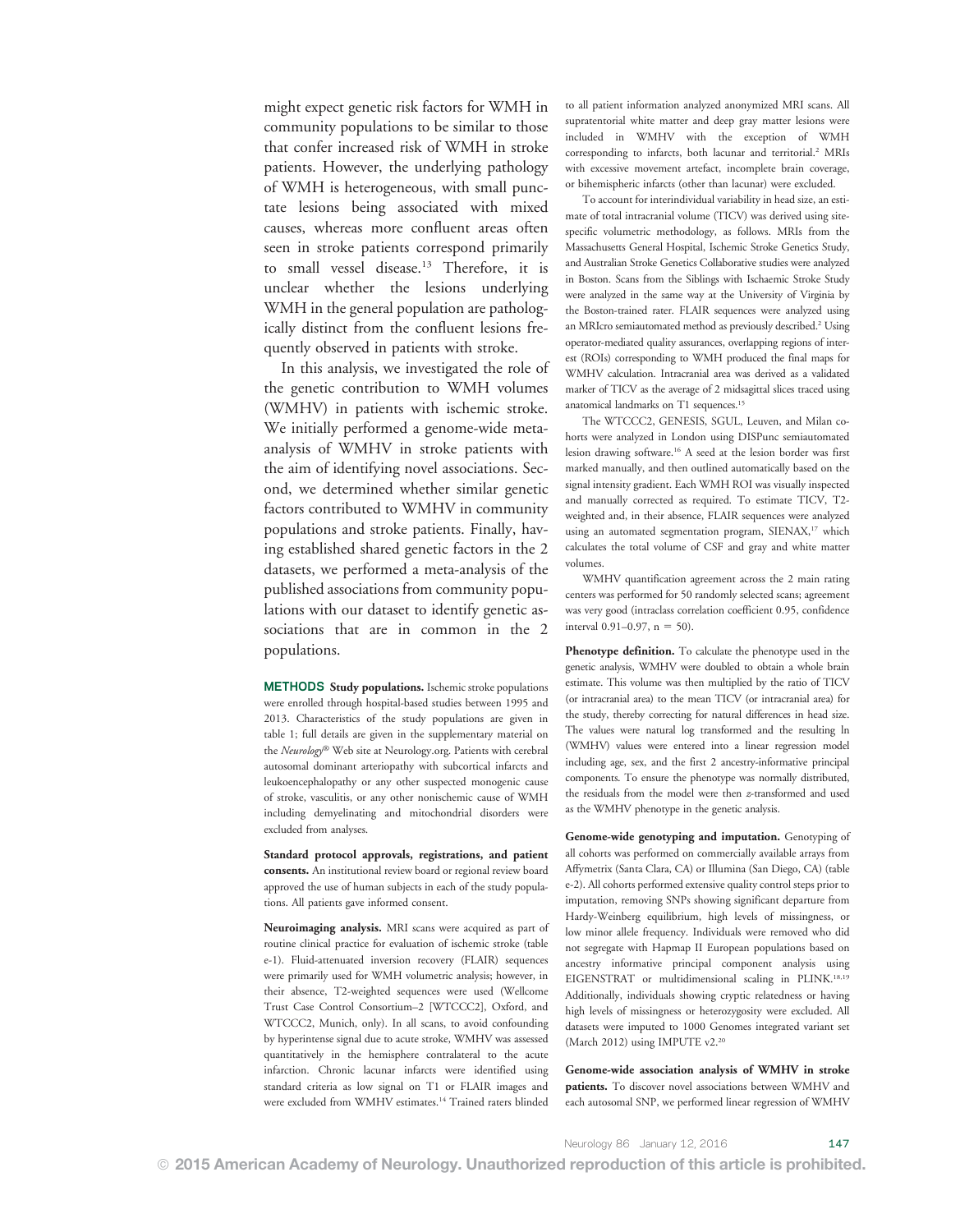| Study group                | No.   | Mean age, y (SD) | % Male | % Hypertensive | <b>Genomic inflation</b><br>$\lambda$ ( $\lambda_{1000}$ ) | No. SNPs  |
|----------------------------|-------|------------------|--------|----------------|------------------------------------------------------------|-----------|
| Milan                      | 151   | 57(14)           | 60     | 57             | 1.01                                                       | 7,959,374 |
| WTCCC2-Edinburgh           | 64    | 68 (13)          | 50     | 62             | 0.99                                                       | 7,875,762 |
| <b>WTCCC2-Munich FLAIR</b> | 447   | 66 (12)          | 66     | 72             | 1.00                                                       | 8,287,283 |
| <b>WTCCC2-Munich T2</b>    | 203   | 67(12)           | 55     | 67             | 0.99                                                       | 8,194,948 |
| <b>WTCCC2-Oxford FLAIR</b> | 65    | 65 (15)          | 54     | 65             | 1.03                                                       | 7,891,788 |
| WTCCC2-Oxford T2           | 75    | 67(13)           | 59     | 68             | 1.02                                                       | 7,979,101 |
| <b>WTCCC2-SGUL</b>         | 323   | 70 (14)          | 63     | 77             | 0.99                                                       | 8,256,772 |
| <b>GENESIS 1</b>           | 121   | 67(14)           | 67     | 62             | 0.99                                                       | 7,554,414 |
| <b>GENESIS 2</b>           | 228   | 69 (15)          | 58     | 76             | 0.99                                                       | 7,663,158 |
| SGUL <sub>1</sub>          | 70    | 70 (13)          | 61     | 61             | 0.98                                                       | 7,278,977 |
| SGUL <sub>2</sub>          | 57    | 68 (14)          | 58     | 72             | 0.97                                                       | 7,399,139 |
| <b>DNA</b> lacunar         | 303   | 57(9)            | 72     | 68             | 0.99                                                       | 7,679,415 |
| Leuven                     | 361   | 66 (15)          | 58     | 59             | 1.01                                                       | 8,741,082 |
| <b>MGH-Affymetrix</b>      | 476   | 67(14)           | 60     | 64             | 1.09                                                       | 7,973,366 |
| MGH-Omni                   | 84    | 64 (15)          | 63     | 68             | 1.02                                                       | 8,234,605 |
| MGH-Illumina               | 228   | 66 (15)          | 64     | 61             | 1.00                                                       | 8,144,043 |
| <b>ASGC</b>                | 96    | 65 (13)          | 57     | 77             | 1.01                                                       | 8,113,545 |
| <b>ISGS</b>                | 207   | 68 (14)          | 62     | 61             | 1.01                                                       | 7,985,259 |
| <b>SWISS</b>               | 111   | 66 (11)          | 48     | 74             | 1.02                                                       | 7,927,980 |
| Overall                    | 3,670 |                  |        |                | 1.04(1.01)                                                 | 7,567,914 |
|                            |       |                  |        |                |                                                            |           |

#### Table 1 Cohort characteristics

Abbreviations:  $\lambda =$  genomic inflation level; ASGC = Australian Stroke Genetics Collaborative; FLAIR = fluid-attenuated inversion recovery; ISGS = Ischemic Stroke Genetics Study; MGH = Massachusetts General Hospital; SGUL = St. George's University of London; SNP = single nucleotide polymorphism; SWISS = Siblings With Ischaemic Stroke Study; WTCCC2 = Wellcome Trust Case Control Consortium-2.

on genotype dosages using PLINK v1.07.19 SNPs with PLINK INFO  $<$  0.7 or MAF  $<$  0.01 were removed from further analyses. We used genomic inflation to evaluate inflation of test statistics in each study group.<sup>21</sup> Results across all study groups were combined using a fixed-effects inverse variance weighted method using METAL.22 To control for any excess signal that might result from study-wise inflation of  $p$  values, we performed genomic control correction, multiplying the standard errors from each study by the square root of the genomic inflation factor.<sup>21</sup> Heterogeneity was assessed using Cochran q statistic. Following the meta-analysis, we considered only SNPs present in more than 12 study groups, and with heterogeneity  $p > 0.001$ , for analysis. We set the significance threshold to  $p < 5 \times 10^{-8}$ . We used  $\lambda_{1000}$  to evaluate inflation at the meta-analysis level.<sup>23</sup> We had 80% power to detect a variant explaining 1.1% of the trait variance (figure e-1).

Analysis of SNPs associated with WMH in communitybased populations. To determine whether SNPs contributing to WMHV in community populations were associated with WMHV in stroke patients, we evaluated each SNP reported as being associated with WMH in healthy adults in a recent publication,<sup>12</sup> testing if the SNP was associated with WMHV in ischemic stroke patients. All 17,936 individuals in the previous study were stroke-free and nonoverlapping with the samples studied here. We performed this analysis first for all genome-wide associated loci from the publication, and second for loci reported at  $p < 1 \times 10^{-5}$  in European populations or overall.

We set a significance threshold at  $p = 0.0033$ , Bonferroni correcting for the 15 SNPs analyzed. We had 80% power to detect any associations that explain 0.4% of the trait variance. In addition, we tested whether there was evidence overall that genetic susceptibility factors were shared between the 2 populations. We used a binomial test to evaluate whether an excess of the 8 genome-wide significant SNPs shared direction of effect in community populations and stroke patients, and then extended this to the 15 genome-wide significant loci and loci reported at  $p < 1 \times 10^{-5}$  in European populations or overall.

Meta-analysis of stroke samples and published populationbased samples. Having established that genetic factors were shared between community populations and stroke patients, we evaluated the overall evidence that each of the 15 previously reported SNPs (8 genome-wide significant, 7 suggestive) were associated with WMHV in both populations. We combined  $p$  values from the 2 sources using Stouffer  $z$ -score weighted method with equal weights, classifying SNPs with  $p < 0.05$  in both populations and reaching  $p \leq 5 \times 10^{-8}$  overall as significantly associated with WMH in both populations. We were not able to perform the reciprocal analysis, testing if suggestive associations with WMH in stroke patients were associated with WMH in stroke-free individuals, due to restrictions on access to the required summary level data. We then evaluated novel genome-wide associations in available databases to test for evidence that affects regulation of genes (RegulomeDB)<sup>24</sup> or directly affects gene expression (GTEx).<sup>25</sup>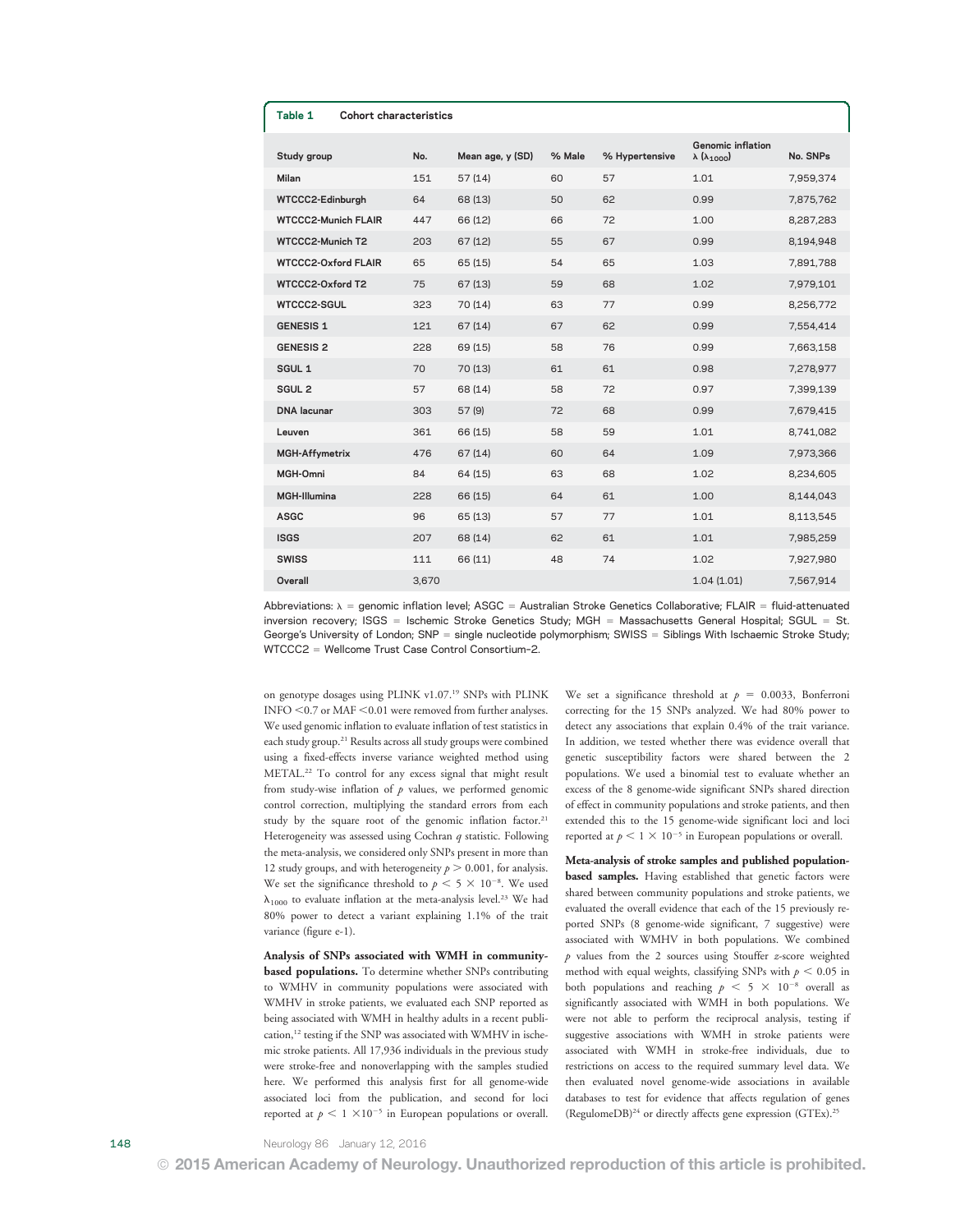RESULTS Study populations. Clinical characteristics of all participating cohorts are given in table 1. In total, 3,670 individuals of European ancestry were included in the 19 study groups.

Genome-wide association analysis of WMHV in stroke patients. With the exception of one study group, genomic inflation was well-controlled ( $\lambda \leq 1.03$ , table 1). Following quality control procedures, 7,567,914 autosomal SNPs remained for analysis. Genomic inflation was well-controlled at the metaanalysis level ( $\lambda = 1.04$ ,  $\lambda_{1000} = 1.01$ ; figure e-2). No SNP reached the significance level (figure 1), although a number of loci reached  $p < 5 \times 10^{-6}$ . These are detailed in table e-3, and regional plots of these loci are provided in figure e-3. All odds ratios reported are per 1 SD change in normally distributed WMHV after accounting for age, sex, and ancestryinformative principal components.

Analysis of SNPs associated with WMH in communitybased populations. Eight independent SNPs have been associated with WMH in community populations.<sup>12</sup> We evaluated each of these in our dataset of stroke patients. The direction of effect of all 8 associations was consistent with the direction in our study. This alone is unlikely to be due to chance ( $p = 7.8 \times 10^{-3}$ from binomial test). For specific SNPs, no genomewide associations from community populations reached our significance threshold, although all had  $p \leq 0.24$  for association with WMH in stroke patients, and 3 loci reached a nominal significance level ( $p \leq 0.05$ ) in stroke patients (rs7214628) [TRIM65],  $p = 0.015$ ; rs78857879 [EFEMP1],  $p =$ 0.0056; rs2984613 [*PMF1-BGLAP*],  $p = 0.017$ ).

Additionally, 10 loci were reported as suggestively significant in the same recent publication, $12$  with  $p < 1 \times 10^{-5}$  in Europeans or overall. Three of these were rare ( $MAF \leq 0.02$ ), and were not imputed with enough accuracy to be analyzed in our dataset (rs186314186, rs150695384, rs117126031). We evaluated each of the 7 remaining associations in our population. Of these, 4 passed our significance threshold (table 2). One locus was nonsignificant and in the opposite direction in our study (rs2883428,  $p = 0.17$ ). In total, 14 of the 15 genome-wide and suggestively significant loci shared direction between community individuals and stroke patients ( $p =$  $9.8 \times 10^{-4}$  from binomial test).

In addition, we searched for other publications describing associations with any of the SNPs or genes studied using the following search terms in PubMed: (SNP or gene) and (white matter or leukoaraiosis or small vessel disease). No relevant publications were identified.

Meta-analysis of stroke samples and published populationbased samples. When combining our results in stroke patients with the 15 previously reported associations using Stouffer z-score meta-analysis, 6 associations reached genome-wide significance overall and had  $p < 0.05$  in both studies (table 2). Four of these are novel associations at genome-wide significance  $(rs72934505$  [*NBEAL1*],  $p = 2.2 \times 10^{-8}$ ; rs941898 [*EVL*],  $p = 4.0 \times 10^{-8}$ ; rs962888 [*C1QL1*],  $p = 1.1$  $\times$  10<sup>-8</sup>; rs9515201 [*COL4A2*],  $p = 6.9 \times 10^{-9}$ ), all of which showed good consistency across the 19 cohorts (figure e-4). The same 6 associations reached genome-wide significance using an alternative metaanalysis approach (Fisher method). The association with COL4A2 (rs9515201) is in strong LD ( $r^2$  > 0.8) with SNPs previously reported to be associated with cerebral small vessel disease, and is therefore likely to represent the same locus.<sup>26</sup>



Figure 1 Association of genome-wide single nucleotide polymorphisms with white matter hyperintensity volume in ischemic stroke patients

Neurology 86 January 12, 2016 149 © 2015 American Academy of Neurology. Unauthorized reproduction of this article is prohibited.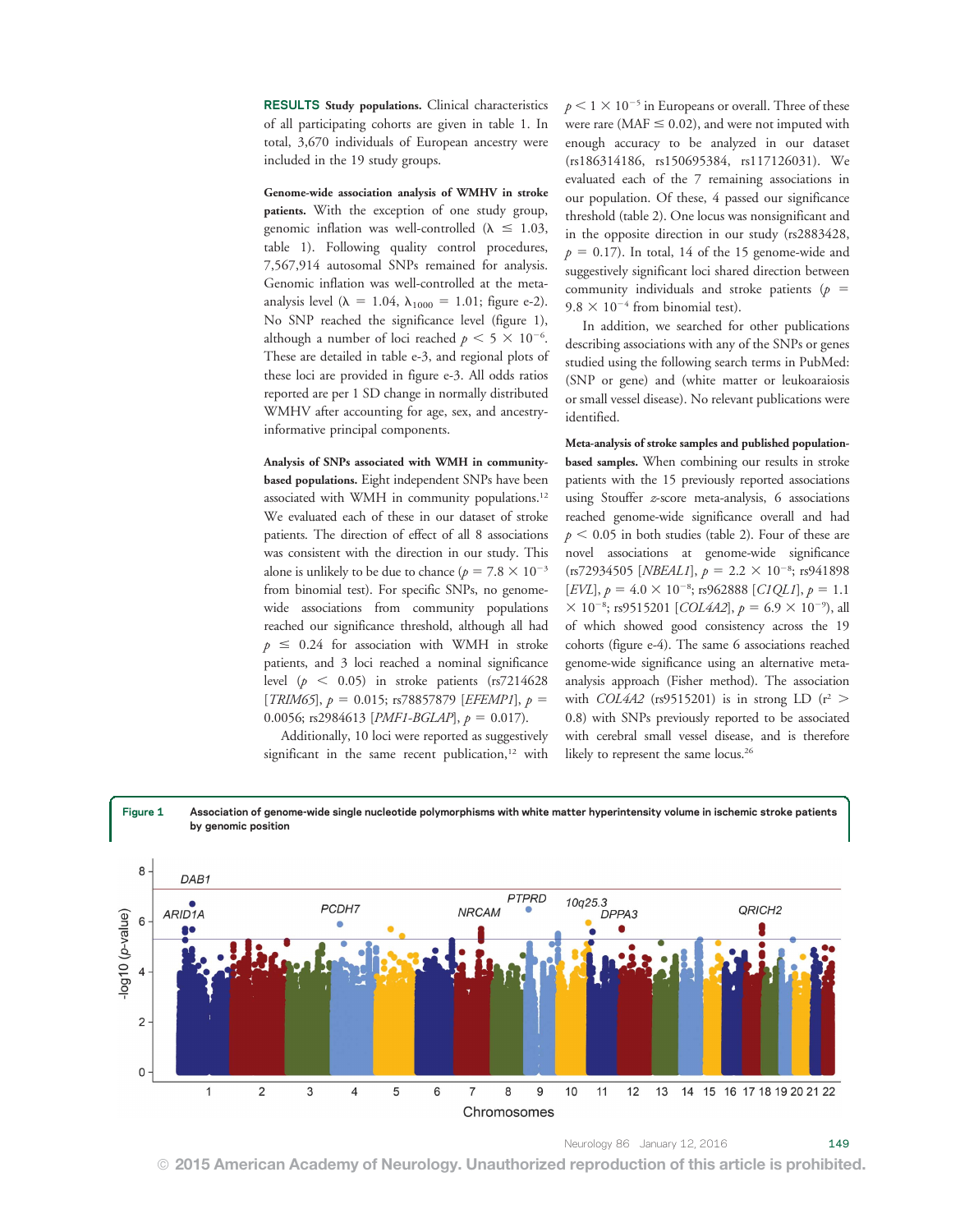| <b>SNP</b> | CHR:BP         | Nearest gene | <b>RA</b>      | <b>OA</b>      | <b>RAF</b> | OR (95% CI)<br>in stroke<br>patients | p Value in<br>stroke<br>patients | p Value for<br>Europeans in<br>community<br>populations <sup>12</sup> | Overall<br>p value     |
|------------|----------------|--------------|----------------|----------------|------------|--------------------------------------|----------------------------------|-----------------------------------------------------------------------|------------------------|
| rs7214628  | 17:73,882,148  | TRIM65       | G              | $\overline{A}$ | 0.20       | $1.08(1.01 - 1.14)$                  | 0.015                            | $2.7 \times 10^{-19}$                                                 | $2.4 \times 10^{-15a}$ |
| rs72848980 | 10:105,319,409 | <b>NEURL</b> | G              | $\mathsf{A}$   | 0.83       | $1.04(0.97 - 1.11)$                  | 0.25                             | $6.3 \times 10^{-9}$                                                  | $3.4 \times 10^{-6}$   |
| rs7894407  | 10:105,176,179 | PDCD11       | $\top$         | C              | 0.65       | $1.02(0.97 - 1.07)$                  | 0.34                             | $1.6 \times 10^{-9}$                                                  | $3.8 \times 10^{-6}$   |
| rs12357919 | 10:105,438,112 | SH3PXD2A     | T.             | $\mathsf{C}$   | 0.83       | $1.07(1.00-1.13)$                    | 0.068                            | $1.9 \times 10^{-8}$                                                  | $3.8 \times 10^{-7}$   |
| rs7909791  | 10:105,613,178 | SH3PXD2A     | A              | C              | 0.36       | $1.05(0.99 - 1.09)$                  | 0.069                            | $1.7 \times 10^{-8}$                                                  | $3.7 \times 10^{-8}$   |
| rs78857879 | 2:56,135,099   | EFEMP1       | A              | G              | 0.10       | $1.11(1.03-1.21)$                    | 0.0056                           | $2.9 \times 10^{-7}$                                                  | $5.0 \times 10^{-8a}$  |
| rs2984613  | 1:156,197,380  | PMF1-BGLAP   | $\mathsf C$    | T.             | 0.66       | $1.06(1.01 - 1.12)$                  | 0.017                            | $1.4 \times 10^{-5}$                                                  | $4.1 \times 10^{-6}$   |
| rs11679640 | 2:43,141,485   | <b>HAAO</b>  | $\mathsf{C}$   | G              | 0.80       | $1.04(0.99 - 1.11)$                  | 0.13                             | $4.4 \times 10^{-8}$                                                  | $2.3 \times 10^{-6}$   |
| rs72934505 | 2:203,916,487  | NBEAL1       | T.             | G              | 0.88       | $1.10(1.03 - 1.18)$                  | 0.0076                           | $5.4 \times 10^{-8}$                                                  | $2.2 \times 10^{-8b}$  |
| rs17148926 | 5:121,510,586  | LOC10050584  | $\overline{A}$ | $\mathsf{C}$   | 0.83       | $1.11(1.04 - 1.18)$                  | 0.0010                           | $1.0 \times 10^{-5}$                                                  | $9.9 \times 10^{-8}$   |
| rs941898   | 14:100,599,437 | <b>EVL</b>   | G              | T.             | 0.26       | $1.10(1.05 - 1.16)$                  | $2.3 \times 10^{-4}$             | $1.6 \times 10^{-6}$                                                  | $4.0 \times 10^{-8b}$  |
| rs6942756  | 7:128,886,821  | AHCYL2       | G              | T.             | 0.26       | $1.03(0.98 - 1.09)$                  | 0.24                             | $8.0 \times 10^{-7}$                                                  | $5.0 \times 10^{-5}$   |
| rs2883428  | 1:239,571,364  | XM 0039600   | G              | $\overline{A}$ | 0.25       | $0.96(0.91 - 1.02)$                  | 0.17                             | $4.0 \times 10^{-7}$                                                  | $1.6 \times 10^{-5}$   |
| rs962888   | 17:43,059,071  | C1QL1        | G              | $\mathsf{A}$   | 0.71       | $1.09(1.03 - 1.15)$                  | 0.0021                           | $2.2 \times 10^{-7}$                                                  | $1.1 \times 10^{-8b}$  |
| rs9515201  | 13:111,040,798 | COL4A2       | A              | C              | 0.32       | $1.09(1.04 - 1.15)$                  | $7.0 \times 10^{-4}$             | $6.7 \times 10^{-7}$                                                  | $6.9 \times 10^{-9b}$  |
|            |                |              |                |                |            |                                      |                                  |                                                                       |                        |

Abbreviations: BP = base position (hg19); CHR = chromosome; CI = confidence interval; OA = other allele; OR = odds ratio; RA = reference allele; RAF = reference allele frequency;  $SNP =$  single nucleotide polymorphism; WMH  $=$  white matter hyperintensities.

The top 8 SNPs are genome-wide significant in community populations overall (including all ancestries) in a previous publication,<sup>12</sup> while the bottom 7 are suggestively significant in community populations. The p values reported here are for Caucasian populations only. The reported reference allele is the effect allele in community populations.

<sup>a</sup> Associated at  $p < 5 \times 10^{-8}$  overall and with  $p < 0.05$  in both populations.

**b Novel association at genome-wide level**. The overall p value gives the results of Fisher meta-analysis of the p values from community populations and stroke patients.

> For each of these 4 novel associations, we queried the RegulomeDB database and GTEx portal for evidence that the SNPs affect DNA binding or expression of any mRNA molecule (figure  $e$ -5).<sup>24,25</sup> rs962888 lies 25 Kb downstream from C1QL1; however, interrogation of GTEx portal showed that the common allele (G, risk allele) of the SNP decreases expression of elongation factor tu GTP binding domain containing 2 (EFTUD2) in tibial arteries, 100 kb away ( $p = 5.3 \times 10^{-6}$ ). Data from RegulomeDB support this observation, as the SNP overlies DNase-seq, FAIRE-seq, and CHIP-seq peaks in numerous tissues from ENCODE.<sup>27</sup> Similarly, the common allele (T, risk allele) of rs72934505 increases expression of the nearby gene NBEAL1 in tibial arteries in GTEx ( $p = 2.5 \times 10^{-11}$ ), and also decreases expression of islet cell autoantigen 1.69 kDa-Like (ICA1L) in the thyroid ( $p = 6.6 \times 10^{-6}$ ), 200 kb away. No significant eQTLs were identified for rs941898 or rs9515201, but both overlap numerous CHIP-seq and DNAse-seq peaks from ENCODE, indicating they may have a regulatory function.

> DISCUSSION We report the first phase of a collaborative genome-wide meta-analysis of WMHV in

stroke patients. We did not identify any associations with WMHV in ischemic stroke patients at the genome-wide significance level. The most likely explanation for this is lack of power. We had 80% power to identify a variant explaining 1.1% of the trait variance (supplementary material), suggesting that it is unlikely that any common variants explain more than this proportion of the variance of WMH in stroke patients. However, we cannot rule out the existence of rare variants conferring a considerable proportion of disease risk.

We found strong evidence that many of the same genome-wide associations with WMHV in healthy individuals influence WMHV in stroke patients. All genome-wide significant associations with WMHV shared direction of effect in our study and 3 reached a nominal significance threshold. More convincing is that of the 7 suggestive associations reported with WMH in healthy individuals, 4 were significantly associated with WMH in stroke patients. A metaanalysis of these SNPs in 21,606 subjects suggests that 4 of these loci are linked to WMH in community populations and stroke patients at genome-wide significance. Two of these associations influence expression of nearby gene products (NBEAL1/ICA1L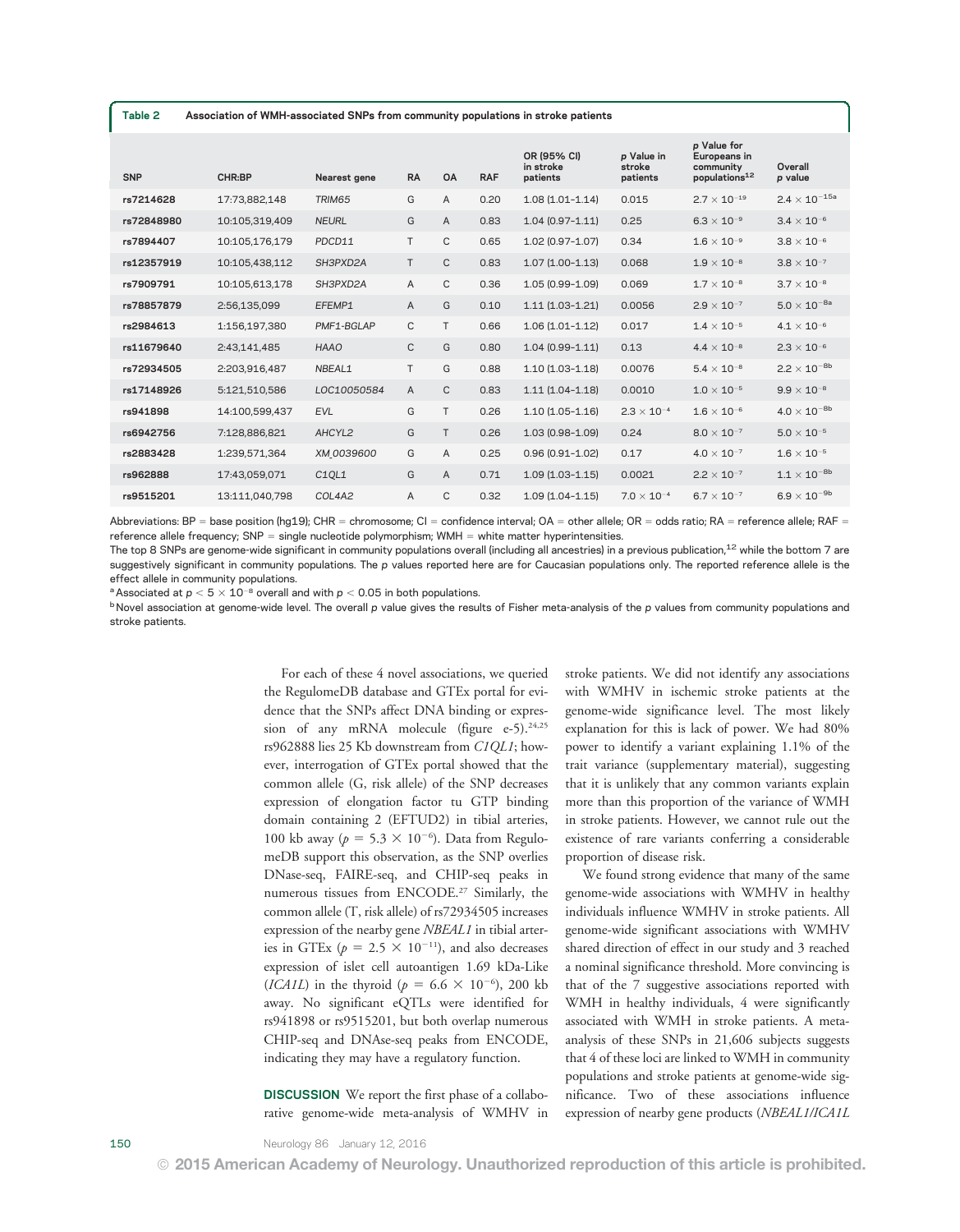[rs72934505] and *EFTUD2* [rs962888]). A genomewide significant association with rs9515201, located in an intron of COL4A2, which encodes collagen 4 subunit 2, was also identified. This association is particularly interesting as rare mutations in COL4A2 and the closely related COL4A1 protein lead to small vessel disease and hemorrhagic stroke,<sup>28-30</sup> and common variants in close LD with this SNP ( $r^2 > 0.8$ ) have been linked to sporadic small vessel disease.<sup>26</sup>

The observation that genetic risk factors for WMH in community populations also influence WMH in stroke patients has implications. It suggests that the white matter changes seen on the brain MRI scans of otherwise healthy elderly reflect a similar disease process as the more severe forms that underlie cerebral small vessel disease in patients with stroke. Previous studies have indicated heterogeneity in WMH pathology: our results do not preclude this possibility, but suggest that many of the same genetic factors contribute to both pathologies.

Our study has several strengths. Protocols were uniformly employed across analyses, including imputation to the same reference build across all study groups, using the same software. Similarly, analyses were performed using the same software on the same phenotype, derived in the same way. We performed volumetric analysis of all MRI scans to quantify WMHV, which has strengths over rating scales, which are known to have ceiling effects.<sup>14</sup> Inter-rater agreement between the 2 coordinating centers was shown to be good. WMHV was quantified using semiautomated volumetric protocols validated for use in patients with stroke and clinical grade MRI scans.

Our study also has limitations. Large-scale collaborative GWAS such as that undertaken here necessarily combine studies with some degree of phenotypic variability. Differences in environmental exposures, possibly resulting in epigenetic modifications, may contribute to such variability, which could alter the results. We identified 4 novel associations at genomewide significance when combined with previous publications. However, we have not provided replication of these findings and therefore further evidence will be necessary to verify these associations with WMHV. MRI used in the analyses were drawn from a number of centers, with varying image quality. Therefore, to minimize bias arising from differing image quality, we quantified WMHV per study group and metaanalyzed the results. This approach may limit our ability to detect associations with low frequency variants due to small sample sizes in some study groups. The majority of MRI scans used were from FLAIR sequences. However, where these were unavailable, we used T2-weighted images, which are less sensitive to white matter changes. Such differences in sensitivity may

affect quantification of WMHV across study groups, although future studies that involve centralized volumetric MRI analysis pipelines, such as those currently in development, may account for this variability. In this analysis, we considered all subtypes of stroke together as we were underpowered to investigate subtype-specific influences on WMH. It is possible that causes of WMH may differ by stroke subtype, but larger studies with sufficient power will be required before this issue can be addressed adequately. Similarly, it has been hypothesized that periventricular and deep WMH might have distinct underlying pathophysiology. In this analysis, we considered total WMHV, rather than treating these regions separately; our lesion volume analysis did not differentiate into these 2 regions. Further analyses should address this area.

We have shown that the age-related white matter changes seen in otherwise healthy populations share genetic susceptibility with the extensive lesions that underlie cerebral small vessel disease. We report 6 independent loci that are associated with WMHV in healthy individuals as well as stroke patients, 4 of which are novel associations at the genome-wide level. Our results suggest that a full genome-wide metaanalysis of available cohorts of WMH in ischemic stroke patients and community populations is likely to uncover further associations.

#### AUTHOR AFFILIATIONS

From the Department of Clinical Neurosciences (M.T., H.S.M.) and the Autism Research Centre (O.E.P.), University of Cambridge, UK; the J. Philip Kistler Stroke Research Center (C.R.Z., W.J.D., L.C., G.J.F., K.F., A.K., N.R.) and the Center for Human Genetic Research (W.J.D., G.J.F., F.R., J.R., N.R.), Department of Neurology, Massachusetts General Hospital, Boston; the Neurosciences Research Centre (P.A.-S., S.G., T.R.B., B.M.), St George's, University of London, UK; the Neurology Unit (S.L., J.R.), IRCCS Ca' Granda Ospedale Maggiore Policlinico, Milan, Italy; Program in Medical and Population Genetics (F.R.), Broad Institute, Cambridge, MA; the Department of Medical & Molecular Genetics (C.M.L.) and the Social, Genetic and Developmental Psychiatry Centre, Institute of Psychiatry (C.M.L.), King's College London, UK; the Department of Cerebrovascular Diseases (G.B.B.), Fondazione IRCCS Istituto Neurologico "Carlo Besta," Milan, Italy; KU Leuven, University of Leuven, the Department of Neurosciences, Experimental Neurology and Leuven Research Institute for Neuroscience and Disease (R.L., V.T.); University Hospitals Leuven, the Department of Neurology (R.L., V.T.); VIB, Vesalius Research Center, Laboratory of Neurobiology (R.L., V.T.), Leuven, Belgium; Austin Health and Melbourne Brain Center (V.T.), Florey Institute of Neuroscience and Mental Health, University of Melbourne, Heidelberg, Victoria, Australia; the Division of Clinical Neurosciences, Neuroimaging Sciences and Institute of Genetics and Molecular Medicine (C.S.), and Neuroimaging Sciences, Centre for Clinical Brain Sciences (J.W.), University of Edinburgh, UK; the Stroke Prevention Research Unit (P.M.R.), Nuffield Department of Neuroscience, University of Oxford, UK; the Department of Neurology (J.F.M.), Mayo Clinic, Jacksonville, FL; the Departments of Neurology and Public Health Sciences (B.B.W.), University of Virginia, Charlottesville; the Centre for Clinical Epidemiology and Biostatistics (C.L.), Hunter Medical Research Institute and School of Medicine and Public Health, University of Newcastle, NSW, Australia; School of Life Science (S.B.), University of Lincoln, Lincoln, UK; the Department of Neurology (K.L.F.), Rhode Island Hospital, Alpert Medical School of Brown University, Providence; the Institute for Stroke and Dementia

Neurology 86 January 12, 2016 151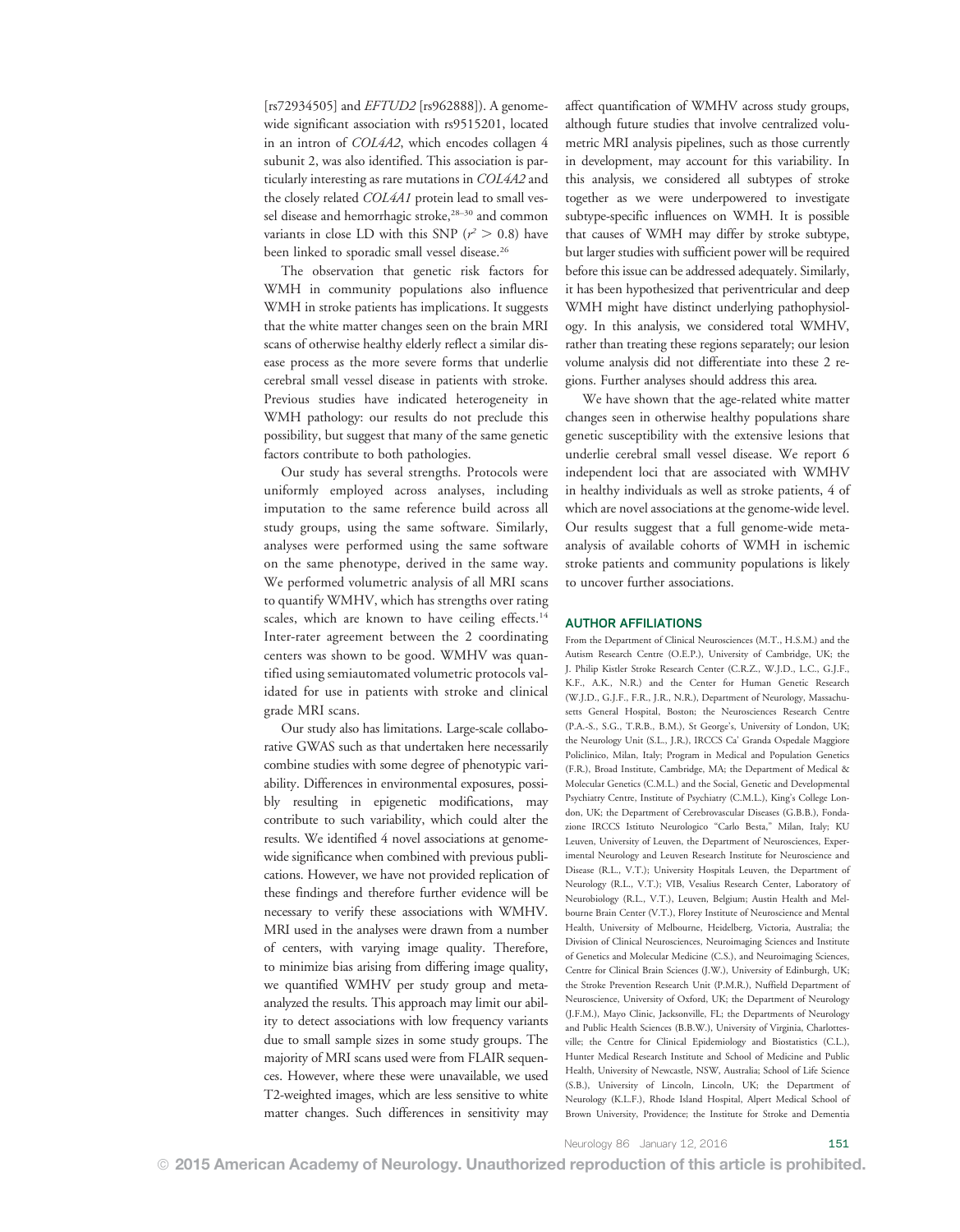Research (M.D.), Klinikum der Universität München, Ludwig-Maximilians-University Munich; and the Munich Cluster for Systems Neurology (SyNergy) (M.D.), Munich, Germany.

#### AUTHOR CONTRIBUTIONS

Matthew Traylor: drafting/revising the manuscript for content, study concept or design, analysis or interpretation of data, statistical analysis, accepts responsibility for conduct of research and final approval. Cathy Zhang: drafting/revising the manuscript for content, study concept or design, analysis or interpretation of data, statistical analysis, accepts responsibility for conduct of research and final approval. Poneh Adib-Samii: drafting/revising the manuscript for content, study concept or design, analysis or interpretation of data, statistical analysis, accepts responsibility for conduct of research and final approval. William Devan: drafting/revising the manuscript for content, study concept or design, analysis or interpretation of data, statistical analysis, accepts responsibility for conduct of research and final approval. Owen Parsons: drafting/revising the manuscript for content, analysis or interpretation of data, accepts responsibility for conduct of research and final approval. Silvia Lanfranconi: drafting/ revising the manuscript for content, analysis or interpretation of data, accepts responsibility for conduct of research and final approval. Sarah Gregory: drafting/revising the manuscript for content, analysis or interpretation of data, accepts responsibility for conduct of research and final approval. Lisa Cloonan: drafting/revising the manuscript for content, analysis or interpretation of data, accepts responsibility for conduct of research and final approval. Guido Falcone: drafting/revising the manuscript for content, accepts responsibility for conduct of research and final approval. Farid Radmanesh: drafting/revising the manuscript for content, accepts responsibility for conduct of research and final approval. Kaitlin Fitzpatrick: drafting/revising the manuscript for content, accepts responsibility for conduct of research and final approval. Alison Kanakis: drafting/revising the manuscript for content, accepts responsibility for conduct of research and final approval. Tom Barrick: drafting/revising the manuscript for content, accepts responsibility for conduct of research and final approval. Barry Moynihan: drafting/revising the manuscript for content, acquisition of data, accepts responsibility for conduct of research and final approval. Cathryn Lewis: drafting/revising the manuscript for content, analysis or interpretation of data, accepts responsibility for conduct of research and final approval. Giorgio Boncoraglio: drafting/revising the manuscript for content, acquisition of data, accepts responsibility for conduct of research and final approval. Robin Lemmens: drafting/revising the manuscript for content, acquisition of data, accepts responsibility for conduct of research and final approval. Vincent Thijs: drafting/revising the manuscript for content, acquisition of data, accepts responsibility for conduct of research and final approval. Cathie Sudlow: drafting/revising the manuscript for content, acquisition of data, accepts responsibility for conduct of research and final approval. Joanna Wardlaw: drafting/revising the manuscript for content, acquisition of data, accepts responsibility for conduct of research and final approval. Peter Rothwell: drafting/revising the manuscript for content, acquisition of data, accepts responsibility for conduct of research and final approval. James Meschia: drafting/revising the manuscript for content, acquisition of data, accepts responsibility for conduct of research and final approval. Bradford Worall: drafting/revising the manuscript for content, acquisition of data, accepts responsibility for conduct of research and final approval. Chris Levi: drafting/revising the manuscript for content, acquisition of data, accepts responsibility for conduct of research and final approval. Karen Furie: drafting/revising the manuscript for content, acquisition of data, accepts responsibility for conduct of research and final approval. Steve Bevan: drafting/revising the manuscript for content, analysis or interpretation of data, accepts responsibility for conduct of research and final approval. Martin Dichgans: drafting/revising the manuscript for content, acquisition of data, accepts responsibility for conduct of research and final approval. Jonathan Rosand: drafting/revising the manuscript for content, study concept or design, acquisition of data, analysis or interpretation of data, study supervision or coordination, accepts responsibility for conduct of research and final approval. Hugh Markus: drafting/ revising the manuscript for content, study concept or design, acquisition of data, analysis or interpretation of data, study supervision or coordination, accepts responsibility for conduct of research and final approval. Natalia Rost: drafting/revising the manuscript for content, study concept or design, acquisition of data, analysis or interpretation of data, study

supervision or coordination, accepts responsibility for conduct of research and final approval.

#### ACKNOWLEDGMENT

The authors thank Kristiina Rannikmae for comments on the manuscript; and Wellcome Trust Case Control Consortium 2.

#### STUDY FUNDING

Funding for collection, genotyping, and analysis of stroke samples was provided by Wellcome Trust Case Control Consortium–2, a functional genomics grant from the Wellcome Trust (DNA-Lacunar), the Stroke Association (DNA-Lacunar), the Intramural Research Program of National Institute of Ageing (Massachusetts General Hospital [MGH] and Ischemic Stroke Genetics Study [ISGS]), National Institute of Neurological Disorders and Stroke (Siblings With Ischemic Stroke Study, ISGS, and MGH), the American Heart Association/Bugher Foundation Centers for Stroke Prevention Research (MGH), Deane Institute for Integrative Study of Atrial Fibrillation and Stroke (MGH), National Health and Medical Research Council (Australian Stroke Genetics Collaborative), and Italian Ministry of Health (Milan). Additional support for sample collection came from the Medical Research Council, National Institute of Health Research Biomedical Research Centre and Acute Vascular Imaging Centre (Oxford), Wellcome Trust and Binks Trust (Edinburgh), and Vascular Dementia Research Foundation (Munich). M.T. is supported by a project grant from the Stroke Association (TSA 2013/01). H.S.M. is supported by an NIHR Senior Investigator award. H.S.M. and S.B. are supported by the NIHR Cambridge University Hospitals Comprehensive Biomedical Research Centre. V.T. and R.L. are supported by grants from FWO Flanders. P.R. holds NIHR and Wellcome Trust Senior Investigator Awards. P.A.S. is supported by an MRC Fellowship. C.M.L.'s research is supported by the National Institute for Health Research Biomedical Research Centre (BRC) based at Guy's and St Thomas' NHS Foundation Trust and King's College London, and the BRC for Mental Health at South London and Maudsley NHS Foundation Trust and King's College London.

#### **DISCLOSURE**

The authors report no disclosures relevant to the manuscript. Go to [Neurology.org](http://neurology.org/lookup/doi/10.1212/WNL.0000000000002263) for full disclosures.

Received April 15, 2015. Accepted in final form September 9, 2015.

#### **REFERENCES**

- 1. Debette S, Markus HS. The clinical importance of white matter hyperintensities on brain magnetic resonance imaging: systematic review and meta-analysis. BMJ 2010;341:c3666.
- 2. Rost NS, Rahman RM, Biffi A, et al. White matter hyperintensity volume is increased in small vessel stroke subtypes. Neurology 2010;75:1670–1677.
- 3. Ay H, Arsava EM, Rosand J, et al. Severity of leukoaraiosis and susceptibility to infarct growth in acute stroke. Stroke 2008;39:1409–1413.
- 4. Arsava EM, Rahman R, Rosand J, et al. Severity of leukoaraiosis correlates with clinical outcome after ischemic stroke. Neurology 2009;72:1403–1410.
- 5. Atwood LD, Wolf PA, Heard-Costa NL, et al. Genetic variation in white matter hyperintensity volume in the Framingham Study. Stroke 2004;35:1609–1613.
- 6. Turner ST, Jack CR, Fornage M, Mosley TH, Boerwinkle E, de Andrade M. Heritability of leukoaraiosis in hypertensive sibships. Hypertension 2004;43: 483–487.
- 7. Carmelli D, DeCarli C, Swan GE, et al. Evidence for genetic variance in white matter hyperintensity volume in normal elderly male twins. Stroke 1998;29: 1177–1181.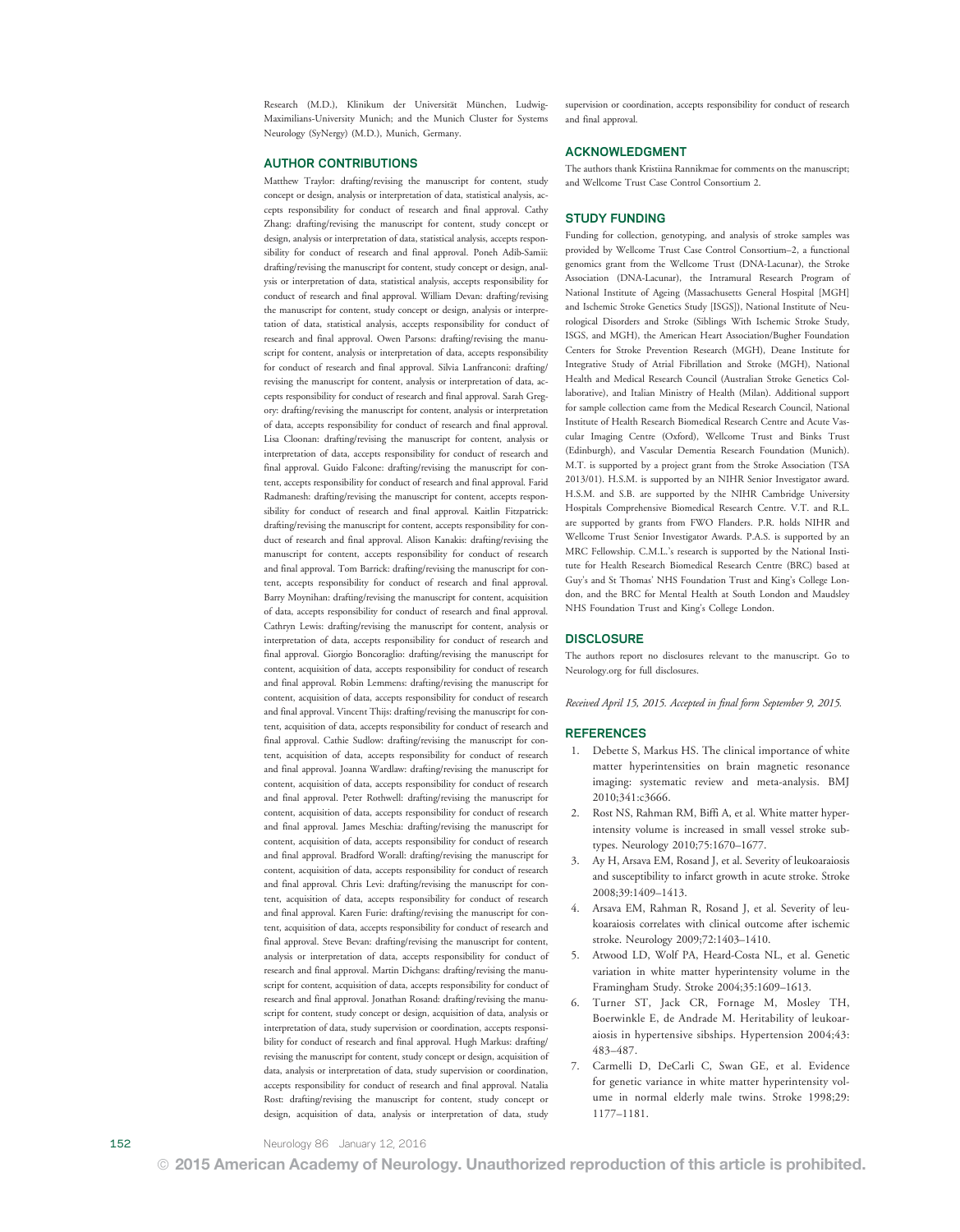- 8. Opherk C, Peters N, Holtmannspotter M, Gschwendtner A, Muller-Myhsok B, Dichgans M. Heritability of MRI lesion volume in CADASIL: evidence for genetic modifiers. Stroke 2006;37:2684–2689.
- 9. Adib-Samii P, Devan W, Traylor M, et al. Genetic architecture of white matter hyperintensities differs in hypertensive and nonhypertensive ischemic stroke. Stroke 2015; 46:348–353.
- 10. Fornage M, Debette S, Bis JC, et al. Genome-wide association studies of cerebral white matter lesion burden: the CHARGE consortium. Ann Neurol 2011;69:928–939.
- 11. Lopez LM, Hill WD, Harris SE, et al. Genes from a translational analysis support a multifactorial nature of white matter hyperintensities. Stroke 2015;46:341–347.
- 12. Verhaaren BF, Debette S, Bis JC, et al. Multi-ethnic genome-wide association study of cerebral white matter hyperintensities on MRI. Circ Cardiovasc Genet 2015;8: 398–409.
- 13. Schmidt R, Schmidt H, Haybaeck J, et al. Heterogeneity in age-related white matter changes. Acta Neuropathol 2011;122:171–185.
- 14. Wardlaw JM, Smith EE, Biessels GJ, et al. Neuroimaging standards for research into small vessel disease and its contribution to ageing and neurodegeneration. Lancet Neurol 2013;12:822–838.
- 15. Chen YW, Gurol ME, Rosand J, et al. Progression of white matter lesions and hemorrhages in cerebral amyloid angiopathy. Neurology 2006;67:83–87.
- 16. Grimaud J, Lai M, Thorpe J, et al. Quantification of MRI lesion load in multiple sclerosis: a comparison of three computer-assisted techniques. Magn Reson Imaging 1996;14:495–505.
- 17. Smith SM, Zhang Y, Jenkinson M, et al. Accurate, robust, and automated longitudinal and cross-sectional brain change analysis. Neuroimage 2002;17:479–489.
- 18. Price AL, Patterson NJ, Plenge RM, Weinblatt ME, Shadick NA, Reich D. Principal components analysis cor-

rects for stratification in genome-wide association studies. Nat Genet 2006;38:904–909.

- 19. Purcell S, Neale B, Todd-Brown K, et al. PLINK: a tool set for whole-genome association and population-based linkage analyses. Am J Hum Genet 2007;81:559–575.
- 20. Abecasis GR, Auton A, Brooks LD, et al. An integrated map of genetic variation from 1,092 human genomes. Nature 2012;491:56–65.
- 21. Devlin B, Roeder K. Genomic control for association studies. Biometrics 1999;55:997–1004.
- 22. Willer CJ, Li Y, Abecasis GR. METAL: fast and efficient meta-analysis of genomewide association scans. Bioinformatics 2010;26:2190–2191.
- 23. de Bakker PI, Ferreira MA, Jia X, Neale BM, Raychaudhuri S, Voight BF. Practical aspects of imputation-driven meta-analysis of genome-wide association studies. Hum Mol Genet 2008;17:R122–R128.
- 24. Boyle AP, Hong EL, Hariharan M, et al. Annotation of functional variation in personal genomes using RegulomeDB. Genome Res 2012;22:1790–1797.
- 25. The Genotype-Tissue Expression (GTEx) Project. Nat Genet 2013;45:580–585.
- 26. Rannikmae K, Davies G, Thomson PA, et al. Common variation in COL4A1/COL4A2 is associated with sporadic cerebral small vessel disease. Neurology 2015;84:918–926.
- 27. Dunham I, Kundaje A, Aldred SF, et al. An integrated encyclopedia of DNA elements in the human genome. Nature 2012;489:57–74.
- 28. Gould DB, Phalan FC, van Mil SE, et al. Role of COL4A1 in small-vessel disease and hemorrhagic stroke. N Engl J Med 2006;354:1489–1496.
- 29. Lanfranconi S, Markus HS. COL4A1 mutations as a monogenic cause of cerebral small vessel disease: a systematic review. Stroke 2010;41:e513–e518.
- 30. Jeanne M, Labelle-Dumais C, Jorgensen J, et al. COL4A2 mutations impair COL4A1 and COL4A2 secretion and cause hemorrhagic stroke. Am J Hum Genet 2012;90:91–101.

## WriteClick® rapid online correspondence

The editors encourage comments about recent articles through WriteClick:

Go to Neurology.org and click on the "WriteClick" tab at the top of the page. Responses will be posted within 72 hours of submission.

Before using WriteClick, remember the following:

- WriteClick is restricted to comments about studies published in *Neurology* within the last eight weeks
- Read previously posted comments; redundant comments will not be posted
- Your submission must be 200 words or less and have a maximum of five references; reference one must be the article on which you are commenting
- You can include a maximum of five authors (including yourself)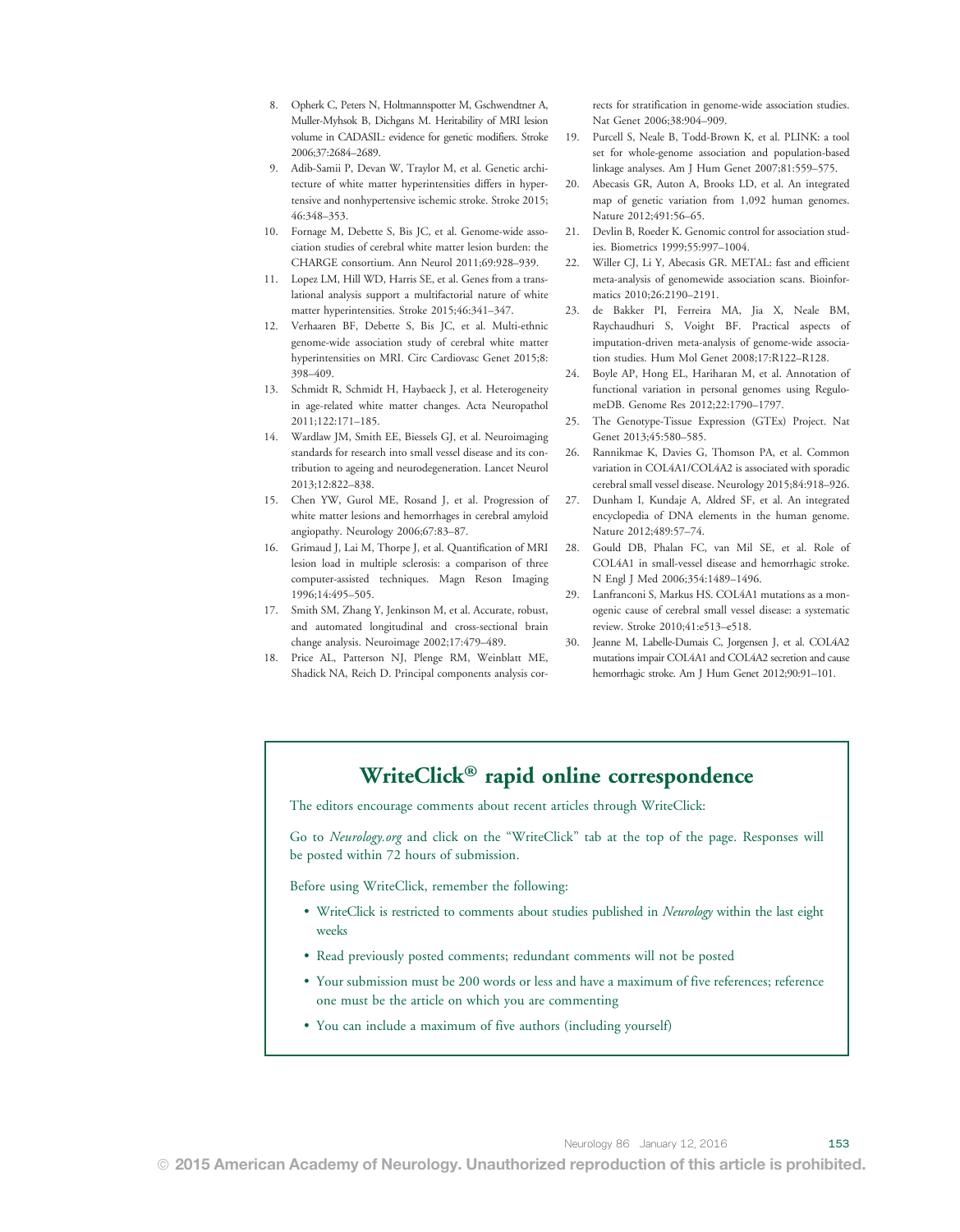

### DOI 10.1212/WNL.0000000000002263 *Neurology* 2016;86;146-153 Published Online before print December 16, 2015 Matthew Traylor, Cathy R. Zhang, Poneh Adib-Samii, et al. **stroke Genome-wide meta-analysis of cerebral white matter hyperintensities in patients with**

**This information is current as of December 16, 2015**

rights reserved. Print ISSN: 0028-3878. Online ISSN: 1526-632X. 1951, it is now a weekly with 48 issues per year. Copyright © 2015 American Academy of Neurology. All *Neurology* ® is the official journal of the American Academy of Neurology. Published continuously since